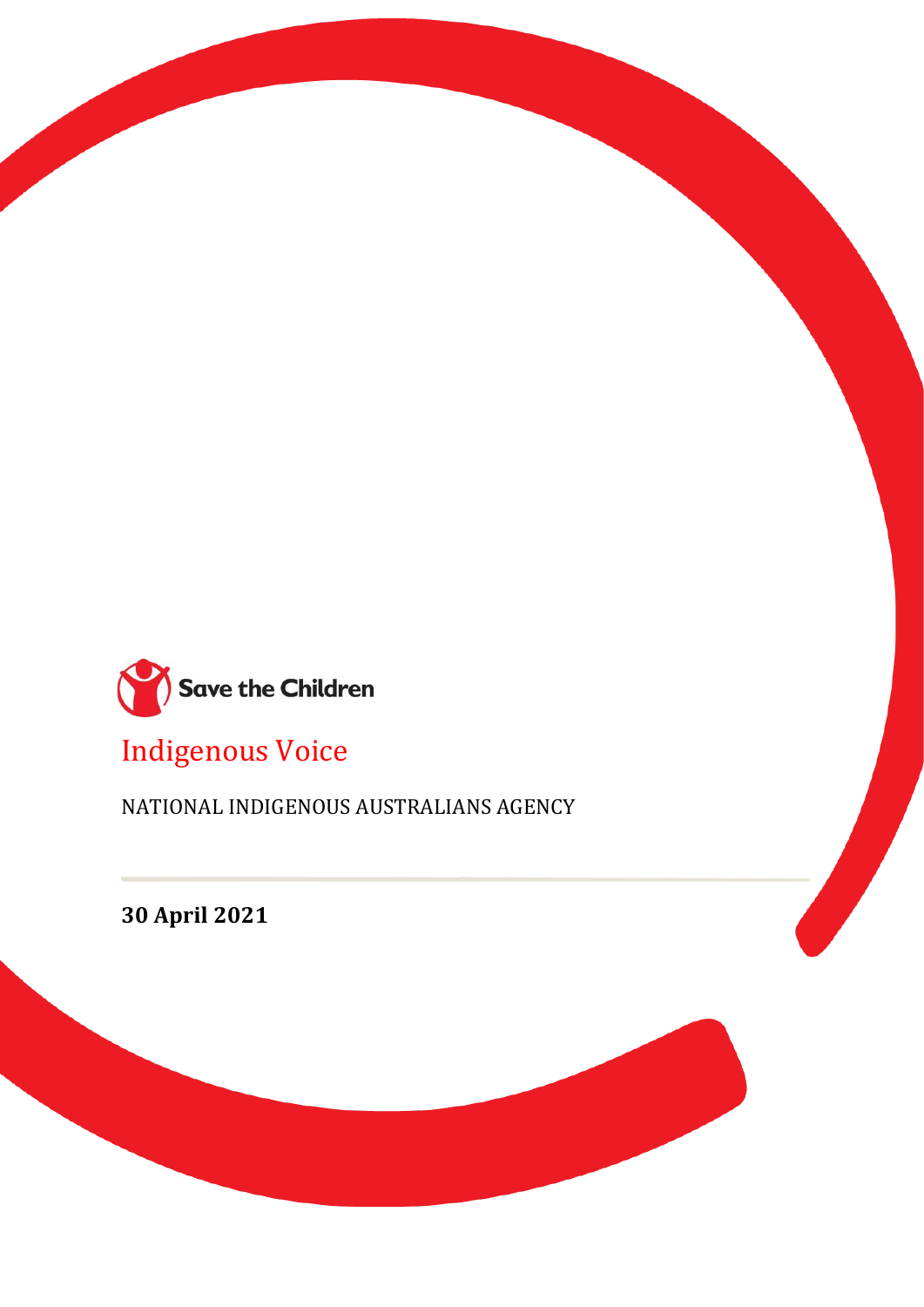## **ACKNOWLEDGEMENTS**

Save the Children Australia acknowledges Aboriginal and Torres Strait Islander peoples as the traditional owners and custodians of the land on which we work. We pay our respect to their Elders past, present and emerging.

This submission has been informed by consultation with Aboriginal and Torres Strait Islander staff at Save the Children Australia.

For further information about this submission, please contact Simon Henderson, Head of Policy, [simon.henderson@savethechildren.org.au.](mailto:simon.henderson@savethechildren.org.au)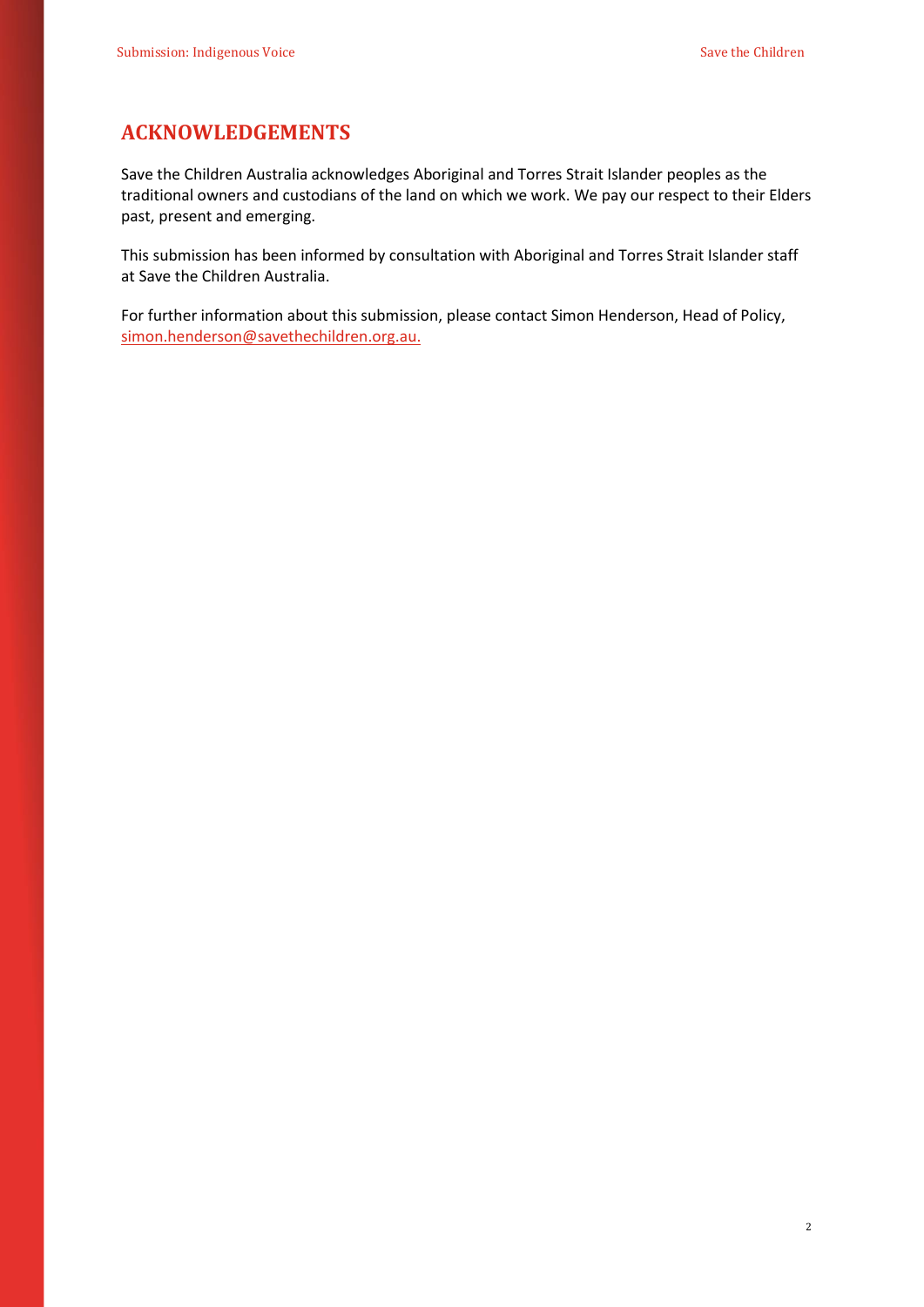# **Contents**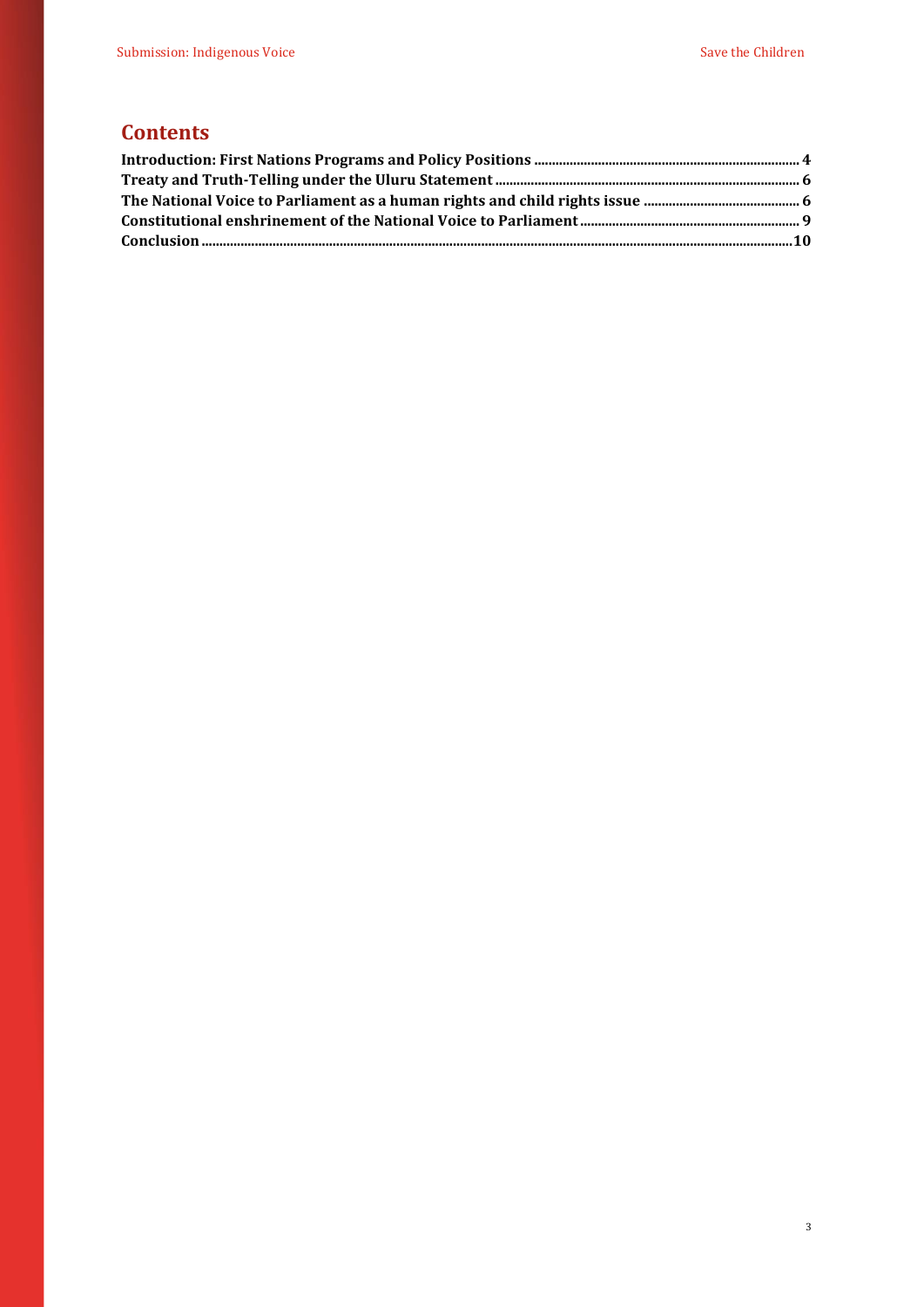## <span id="page-3-0"></span>Introduction: First Nations Programs and Policy Positions

Save the Children Australia welcomes the opportunity to provide a submission to the Indigenous Voice Discussion Paper from the National Indigenous Australians Agency (the **Discussion Paper**).<sup>1</sup> Save the Children has worked alongside Aboriginal and Torres Strait Islander communities for over 65 years. We recognise the importance of Aboriginal and Torres Strait Islander leadership and ownership in shaping culturally safe ways of working that reflect local needs and priorities. Over half of our direct programming is in Australia, supporting around 30,000 children and adults across 200 communities and locations in every State and the Northern Territory. This includes programs spanning early childhood development, family support services, school education engagement initiatives, and public health-informed youth justice programming.

As an organisation with children's rights at the centre of everything we do, we promote the rights and interests of First Nations peoples throughout our work. That is informed by the Convention on the Rights of the Child (the **CRC**), the United Nations Declaration on the Rights of Indigenous Peoples (**UNDRIP**) and other relevant international human rights law. We support the Australian Council for International Development Practice Note on Effective Development Practice with Aboriginal and Torres Strait Islander Communities,<sup>2</sup> are a signatory to the Aboriginal Peak Organisations NT Partnership Principles<sup>3</sup> and the Western Australian Ngulla Boodjar (Our Land) Ngulla Moort (Our Family) Ngulla Kaartadjin (Our Knowledge) vision statement.<sup>4</sup>

Save the Children's comments in this submission are informed by our policy positions. Most importantly, that includes our support for the Uluru Statement from the Heart<sup>5</sup> (the Uluru **Statement**). The Uluru Statement includes a call for a constitutional change to enshrine a First Nations Voice in the Constitution that would empower Aboriginal and Torres Strait Islander people. Save the Children is also a signatory of the Redfern Statement,<sup>6</sup> which calls upon the Australian government to:

*Commit to addressing the unfinished business of reconciliation, by:* 

• *Addressing and implementing the recommendations of the Council for Aboriginal Reconciliation, which includes an agreement making framework (treaty) and constitutional reform in consultation with Aboriginal and Torres Strait Islander peoples and communities.*

<sup>2</sup> Australian Council for International Development, 'Effective Practice with Aboriginal and Torres Strait Islander Communities', February 2014. Available at[: https://acfid.asn.au/sites/site.acfid/files/resource\\_document/Effective-Development-Practice-with-](https://acfid.asn.au/sites/site.acfid/files/resource_document/Effective-Development-Practice-with-Aboriginal-and-Torres-Strait-Islander-Communities.pdf)[Aboriginal-and-Torres-Strait-Islander-Communities.pdf.](https://acfid.asn.au/sites/site.acfid/files/resource_document/Effective-Development-Practice-with-Aboriginal-and-Torres-Strait-Islander-Communities.pdf) 

<sup>4</sup> West Australian Council of Social Service and Noongar Family Safety and Wellbeing Council, 'Partnering with Aboriginal Community Controlled Organisations to deliver trusted services with stronger outcomes for Aboriginal people', June 2019. Available at[: https://wacoss.org.au/wp-content/uploads/2019/06/Partnering-with-Aboriginal-Community-Controlled-](https://wacoss.org.au/wp-content/uploads/2019/06/Partnering-with-Aboriginal-Community-Controlled-Organisations-to-deliver-trusted-services-with-stronger-outcomes-Report-1.pdf)[Organisations-to-deliver-trusted-services-with-stronger-outcomes-Report-1.pdf.](https://wacoss.org.au/wp-content/uploads/2019/06/Partnering-with-Aboriginal-Community-Controlled-Organisations-to-deliver-trusted-services-with-stronger-outcomes-Report-1.pdf) 

<sup>5</sup> Uluru Statement from the Heart, May 2017. Available at[: https://ulurustatement.org/the-statement.](https://ulurustatement.org/the-statement) 

<sup>1</sup> National Indigenous Australians Agency, 'Indigenous Voice: Discussion Paper', January 2021. Available at: [https://voice.niaa.gov.au/sites/default/files/2021-02/indigenous-voice-discussion-paper.pdf.](https://voice.niaa.gov.au/sites/default/files/2021-02/indigenous-voice-discussion-paper.pdf) 

<sup>3</sup> Aboriginal Peak Organisations Northern Territory, 'Partnership Principles for working with Aboriginal organisations and communities in the Northern Territory', May 2017. Available at: [http://www.amsant.org.au/apont/wp](http://www.amsant.org.au/apont/wp-content/uploads/2015/02/21070504-APO-NT-Partnership-Principles-Updated-version.pdf)[content/uploads/2015/02/21070504-APO-NT-Partnership-Principles-Updated-version.pdf.](http://www.amsant.org.au/apont/wp-content/uploads/2015/02/21070504-APO-NT-Partnership-Principles-Updated-version.pdf)

<sup>6</sup> Aboriginal and Torres Strait Islander Peak Organisations Unite, 'The Redfern Statement', 9 June 2016. Available at: [https://www.reconciliation.org.au/wp-content/uploads/2017/11/The-Redfern-Statement.pdf.](https://www.reconciliation.org.au/wp-content/uploads/2017/11/The-Redfern-Statement.pdf)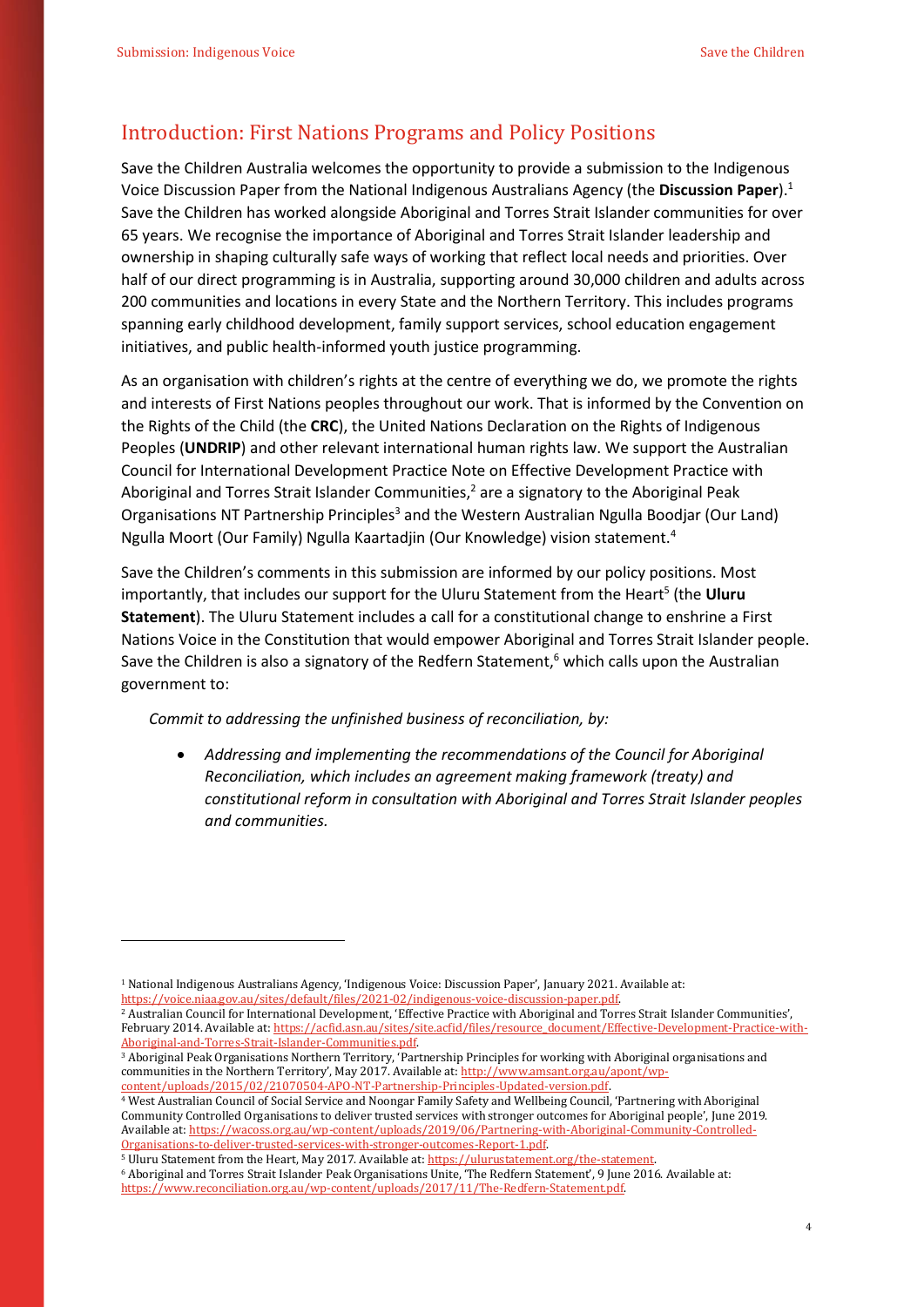Save the Children also supports the recommendations put forward by non-government organisations through the "*Joint NGO Submission on behalf of the Australian NGO Coalition"*<sup>7</sup> (the **Joint NGO Submission**) as part of Australia's Third Cycle Universal Periodic Review before the United Nations Human Rights Council. The Joint NGO Submission was endorsed by over 200 organisations, including Aboriginal and Torres Strait Islander peak bodies. Save the Children is an Advisory Committee member of the Australian NGO Coalition and has led on children's rights. The Joint NGO Submission recommended that:

*Australia must hold a referendum to revise the Constitution to recognise Aboriginal and Torres Strait Islander Peoples' rights, remove racist elements and include an antidiscrimination clause. Australia must establish an Aboriginal and Torres Strait Islander elected representative Voice to Parliament and establish a Makarrata and Truth and Justice Commission to develop a treaty with the First Peoples of Australia.*

Additionally, in the context of considering the Discussion Paper, Save the Children acknowledges the multiple reports and inquiries into constitutional recognition that have taken place over the last decade. That includes "*Recognising Aboriginal and Torres Strait Islander Peoples in the Constitution:*  Report of the Expert Panel<sup>"8</sup> (the Expert Panel), "Joint Select Committee on Constitutional Recognition of Aboriginal and Torres Strait Islander Peoples" in 2015<sup>9</sup> (the 2015 Joint Select **Committee Report**), "*Final Report of the Referendum Council*" <sup>10</sup> (the **Referendum Council Report**), the "*Joint Select Committee on Constitutional Recognition relation to Aboriginal and Torres Strait*  Islander Peoples<sup>"11</sup> in 2018 (the 2018 Joint Select Committee Interim Report), among others.

Save the Children emphasises the critical importance of consultation with Aboriginal and Torres Strait Islander communities and organisations in considering what design the National Voice should take, and a design process undertaken in true partnership. We make this submission with a respectful awareness of the wisdom and insights that Aboriginal and Torres Strait Islander peoples have shared about the importance of a Voice to Parliament, together with a process of agreementmaking (Treaty) and truth-telling, towards a reconciled Australia, and particularly recognises Aboriginal and Torres Strait Islander peoples' leadership and authority on these matters. While Save the Children does not have a position on the detail for the model of the Voice to Parliament, which should be a decision for First Nations peoples, Save the Children strongly supports the ask from First Nations peoples for a Voice to Parliament to be enshrined in the Constitution as outlined in the Uluru Statement.

<sup>8</sup> Report of the Expert Panel, 'Recognising Aboriginal and Torres Strait Islander Peoples in the Constitution', January 2012.

<sup>10</sup> Referendum Council, 'Final Report of the Referendum Council', 30 June 2017. Available at:

[https://www.referendumcouncil.org.au/sites/default/files/report\\_attachments/Referendum\\_Council\\_Final\\_Report.pdf.](https://www.referendumcouncil.org.au/sites/default/files/report_attachments/Referendum_Council_Final_Report.pdf) 

<sup>7</sup> Australian UPR NGO Coalition, 'Joint NGO Submission on behalf of the Australian NGO Coalition', April 2020. Available at:<br>httns://static1.squarespace.com/static/580025f66b8f5b2dabbe4291/t/602b2a925246cb1b62bc23a4/1613441 https://static1.squarespace.com/static/580025f66b8f5b2dabbe4291/t/602b2a925246cb1b62bc23a4/161 [+Australian+NGO+Coalition+Submission+-+domestic+publication+version+-July+2020+%28new%29.pdf.](https://static1.squarespace.com/static/580025f66b8f5b2dabbe4291/t/602b2a925246cb1b62bc23a4/1613441688187/UPR++-+Australian+NGO+Coalition+Submission+-+domestic+publication+version+-July+2020+%28new%29.pdf) 

Available at: https://antar.org.au/sites/default/files/expert\_panel\_report\_.pdf.

<sup>9</sup> Joint Select Committee on Constitutional Recognition of Aboriginal and Torres Strait Islander Peoples, 'Final Report', June 2015. Available at:

[https://www.aph.gov.au/Parliamentary\\_Business/Committees/Joint/2015\\_Constitutional\\_Recognition\\_of\\_Aboriginal\\_and\\_Torres](https://www.aph.gov.au/Parliamentary_Business/Committees/Joint/2015_Constitutional_Recognition_of_Aboriginal_and_Torres_Strait_Islander_Peoples/Constitutional_Recognition/Final_Report) Strait Islander Peoples/Constitutional Recognition/Final Report.

<sup>11</sup> Joint Select Committee on Constitutional Recognition relating to Aboriginal and Torres Strait Islander Peoples, 'Interim Report', July 2018. Available at:

[https://www.aph.gov.au/Parliamentary\\_Business/Committees/Joint/Former\\_Committees/Constitutional\\_Recognition\\_2018/Con](https://www.aph.gov.au/Parliamentary_Business/Committees/Joint/Former_Committees/Constitutional_Recognition_2018/ConstRecognition/Interim_Report) [stRecognition/Interim\\_Report.](https://www.aph.gov.au/Parliamentary_Business/Committees/Joint/Former_Committees/Constitutional_Recognition_2018/ConstRecognition/Interim_Report)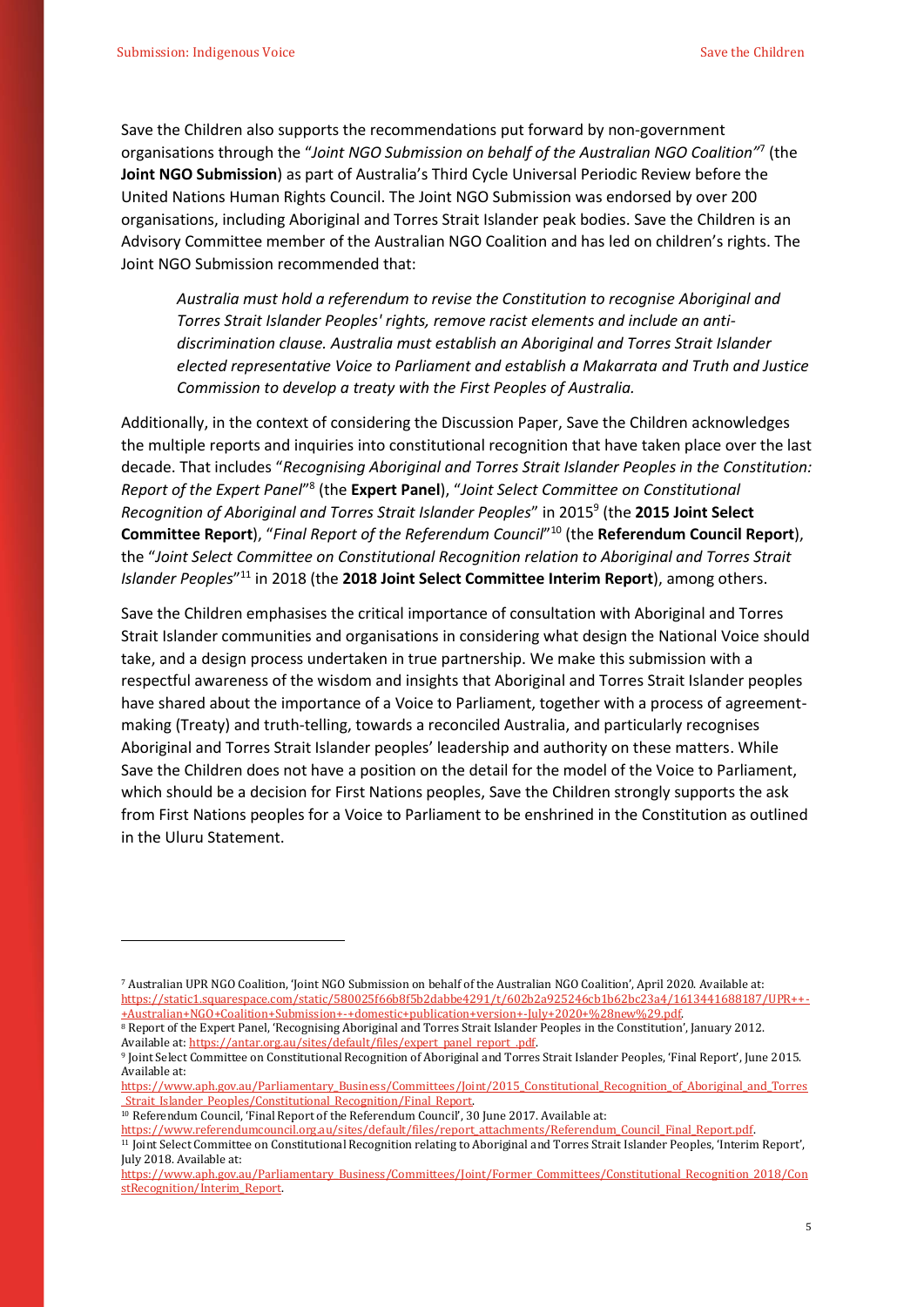## <span id="page-5-0"></span>Treaty and Truth-Telling under the Uluru Statement

Save the Children fully supports the combined objectives of the Uluru Statement. That is, firstly, the need for constitutional change through enshrining a First Nations Voice in the Constitution that would empower Aboriginal and Torres Strait Islander peoples. Secondly, legislative change that involves the establishment of a Makarrata Commission. The Makarrata Commission would supervise a process of agreement-making with Australian governments. Thirdly, the Makarrata Commission would also oversee a process of truth-telling about Australia's history and colonisation.

Save the Children is disappointed that *"[m]aking recommendations as a Group through this codesign process on the establishment of a Makarrata Commission (as called for by the Uluru Statement from the Heart), agreement making, treaty and truth-telling"* was deemed in the "Interim Report to the Australian Government"<sup>12</sup> (the **Interim Report**) to be out of scope for the Senior Advisory Group. Save the Children considers these components as essential to be considered at the same time.

Recommendation 1: The design of the National Voice to Parliament must be consistent with the Uluru Statement. It should include the ability to promote Treaty and truth-telling as part of the Makarrata Commission.

#### <span id="page-5-1"></span>The National Voice to Parliament as a human rights and child rights issue

Save the Children strongly supports the need for fundamental change to policies, laws and our Constitution that are reflective of UNDRIP and Australia's obligations under human rights treaties, especially the CRC. The right to self-determination includes a recognition that Aboriginal and Torres Strait Islander peoples, through their representatives, have a right to be consulted about and participate in decision-making concerning legislative and policy changes affecting their rights and interests. This position is consistent with international human rights law and UNDRIP. Article 3 of UNDRIP states:

*Indigenous peoples have the right to self-determination. By virtue of that right they freely determine their political status and freely pursue their economic, social and cultural development.*

UNDRIP Article 4 expands on this further, stating that:

*Indigenous peoples, in exercising their right to self-determination, have the right to autonomy or self-government in matters relating to their internal and local affairs, as well as ways and means for financing their autonomous functions.*

UNDRIP recognises the need to respect and promote the rights of Indigenous peoples affirmed in treaties, agreements and other constructive arrangements with States. Article 18 of UNDRIP emphasises the importance genuine Indigenous participation and consultation in political decisions about their rights. Of additional relevance are Articles 5, 19, 23, 27 and 28 of UNDRIP. A Voice to Parliament would go some way to giving effect to, and implementing, UNDRIP.

<sup>12</sup> National Indigenous Australians Agency, 'Indigenous Voice Co-Design Process: Interim Report to the Australian Government', October 2020, Appendix B, p3. Available at[: https://voice.niaa.gov.au/sites/default/files/2021-02/indigenous-voice-codesign](https://voice.niaa.gov.au/sites/default/files/2021-02/indigenous-voice-codesign-process-interim-report-2020.pdf)[process-interim-report-2020.pdf.](https://voice.niaa.gov.au/sites/default/files/2021-02/indigenous-voice-codesign-process-interim-report-2020.pdf)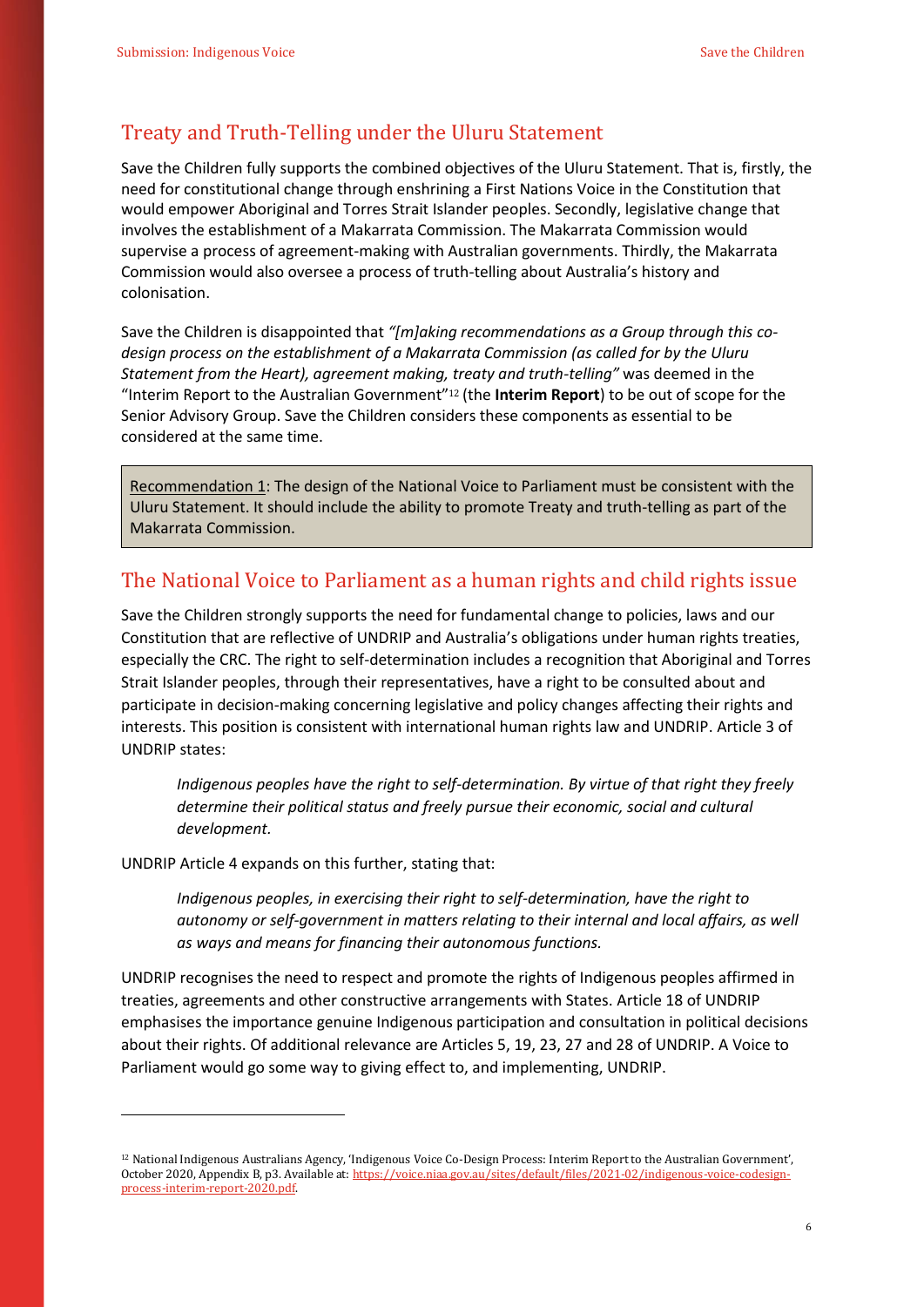The CRC is unique in that it specifically references Indigenous children, being the first human rights treaty to do so. The preamble of the CRC requires states parties to take *"due account of the importance and cultural values of each people for the protection and harmonious development of the child"*. Additionally, Articles 17, 29 and 30 all make specific mention of the rights of Indigenous children, including protections to have regard to their linguistic needs, access to education and not being denied rights to enjoy their own culture. The role of education of Indigenous children is intrinsic to the protection and promotion of the right to self-determination, as noted by the United Nations Committee on the Rights of the Child in *"General Comment No. 11 (2009): Indigenous children and their rights under the Convention"*: 13

*The education of Indigenous children contributes both to their individual and community development as well as to their participation in the wider society. Quality education enables Indigenous children to exercise and enjoy economic, social and cultural rights for their personal benefit as well as for the benefit of their community. Furthermore, it strengthens children's ability to exercise their civil rights in order to influence political policy processes for improved protection of human rights. Thus, the implementation of the right to education of Indigenous children is an essential means of achieving individual empowerment and self-determination of Indigenous peoples.*

It also goes on to note the important role of the State party in respecting the rights of the views of the child, whether as an individual or a group. With respect to Indigenous children as a group, the United Nations Committee on the Rights of the Child states that:<sup>14</sup>

*…the State party plays an important role in promoting their participation and should ensure that they are consulted on all matters affecting them. The State party should design special strategies to guarantee that their participation is effective.*

This would include special strategies such as the Voice to Parliament, ensuring that the views of Aboriginal and Torres Strait Islander children are given due weight in accordance with Article 12 of the CRC. Article 12 states that:

*1. States Parties shall assure to the child who is capable of forming his or her own views the right to express those views freely in all matters affecting the child, the views of the child being given due weight in accordance with the age and maturity of the child.*

*2. For this purpose, the child shall in particular be provided the opportunity to be heard in any judicial and administrative proceedings affecting the child, either directly, or through a representative or an appropriate body, in a manner consistent with the procedural rules of national law.*

Importantly, the United Nations Committee on the Rights of the Child has recognised that special measures through legislation and policies for the protection of Indigenous children should be undertaken in consultation with communities and with the participation of children in the consultation process, as provided for by Article 12 of the CRC. Such consultations should be carried

<sup>13</sup> United Nations Committee on the Rights of the Child, 'General Comment No. 11 (2009): Indigenous Children and their rights under the Convention', 12 February 2009, GRC/G/GC/11, p13. Available at:

[https://tbinternet.ohchr.org/\\_layouts/15/treatybodyexternal/TBSearch.aspx?Lang=en&TreatyID=5&DocTypeID=11.](https://tbinternet.ohchr.org/_layouts/15/treatybodyexternal/TBSearch.aspx?Lang=en&TreatyID=5&DocTypeID=11)  <sup>14</sup> Ibid, p9.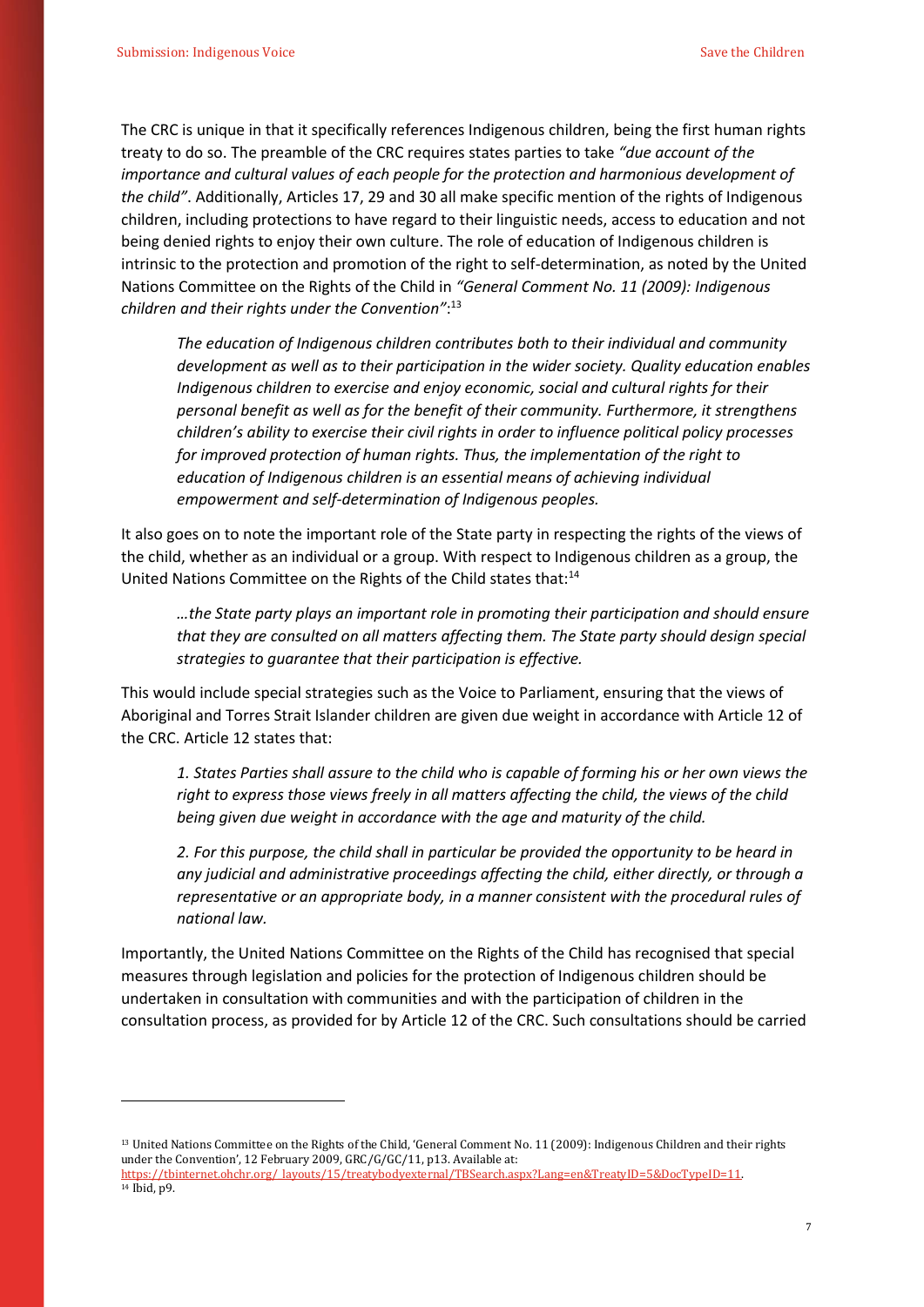#### out in a manner which is *"…culturally appropriate, guarantees availability of information to all parties and ensures interactive communication and dialogue"*. 15

Save the Children is mindful that decision making structures of public sector organisations often fail to appropriately provide full and meaningful participation of children and representation of their views. It will be important to ensure that consultation with children is not a one-off process in the development of the Voice to Parliament. Consistent with the CRC and UNDRIP, Aboriginal and Torres Strait Islander children should be consulted at all stages of the process, through design, development and implementation, ensuring a wide cross section of views.

However, despite the clear interrelation between human rights, children's rights and rights of Aboriginal and Torres Strait Islander peoples in supporting self-determination and their views being respected, the necessary steps have still not been taken in Australia to give effect to these rights in policy, laws and the Constitution. For example, Australia does not support self-determination or fully recognise the rights of Aboriginal and Torres Strait Islander peoples. UNDRIP has not been fully incorporated into domestic law, even though some amendments have taken place in States and Territories to give effect to UNDRIP.<sup>16</sup> Nor have steps been taken to ensure that scrutiny of Bills, Acts or other human rights matters by the Federal Parliament through the Parliamentary Joint Committee on Human Rights are considered in a manner compatible with UNDRIP. Furthermore, the CRC has not been fully incorporated into Australian domestic law and policy<sup>17</sup>and Australia has yet to ratify the Third Optional Protocol to the CRC on a communications procedure.<sup>18</sup>

These measures, in addition to the Voice to Parliament, are critical to ensuring that the rights of Aboriginal and Torres Strait Islander peoples, including children, are given fuller effect. The Voice to Parliament on its own will not be sufficient to give effect to Australia's binding international law obligations, as well as those which are non-binding, but arise from authoritative international agreements. There remains clear policy and legislative gaps which the Commonwealth, States and Territories have failed to deliver on.

Recommendation 2: Alongside the development of the National Voice to Parliament, Australia must incorporate the United Nations Declaration on the Rights of Indigenous Peoples (UNDRIP) into domestic law. That should involve the development of a plan and an independent body to oversee its implementation, in partnership and consultation with Aboriginal and Torres Strait Islander peoples. The plan should involve including UNDRIP in the *Human Rights (Parliamentary Scrutiny) Act 2011*, among other measures.

<sup>15</sup> Ibid, p5.

<sup>16</sup> For example, section 27 of the *Human Rights Act 2004* (ACT) and section 28 of the *Human Rights Act 2019* (Queensland). Section 27(2)(a) and section 28(2)(a) respectively, reflect the aspirations of article 31 of UNDRIP, which recognises the right of Indigenous peoples to maintain, control and develop their cultural heritage and traditional knowledge.

<sup>17</sup> Ibid n7. Save the Children also notes that during Australia's recent Third Cycle Universal Periodic Review hearing on 20 January 2021, that Greece, Qatar, Romania and Slovenia called upon Australia to incorporate the Convention on the Rights of the Child into domestic legislation. Australia has not fully incorporated the Convention on the Rights of the Child into domestic legislation and policy, and does not have a national plan, strategy or policy for children that comprehensively protects children's rights. For further information on the Third Cycle Universal Periodic Review outcomes, see Save the Children Australia, 'Save the Children feedback on Universal Periodic Review outcomes', 3 March 2021. Available at:

[https://www.savethechildren.org.au/getmedia/68fde643-1c8f-4b51-bf03-9c3755f3f737/2021-03-03-letter-agd-save-the](https://www.savethechildren.org.au/getmedia/68fde643-1c8f-4b51-bf03-9c3755f3f737/2021-03-03-letter-agd-save-the-children_simon-henderson-(1).aspx)[children\\_simon-henderson-\(1\).aspx.](https://www.savethechildren.org.au/getmedia/68fde643-1c8f-4b51-bf03-9c3755f3f737/2021-03-03-letter-agd-save-the-children_simon-henderson-(1).aspx) 

<sup>&</sup>lt;sup>18</sup> Further to n16, Albania, Cyprus, El Salvador, Italy, North Macedonia, Slovakia and Ukraine called on Australia to ratify the Third Optional Protocol to the Convention on the Rights of the Child on a communications procedure.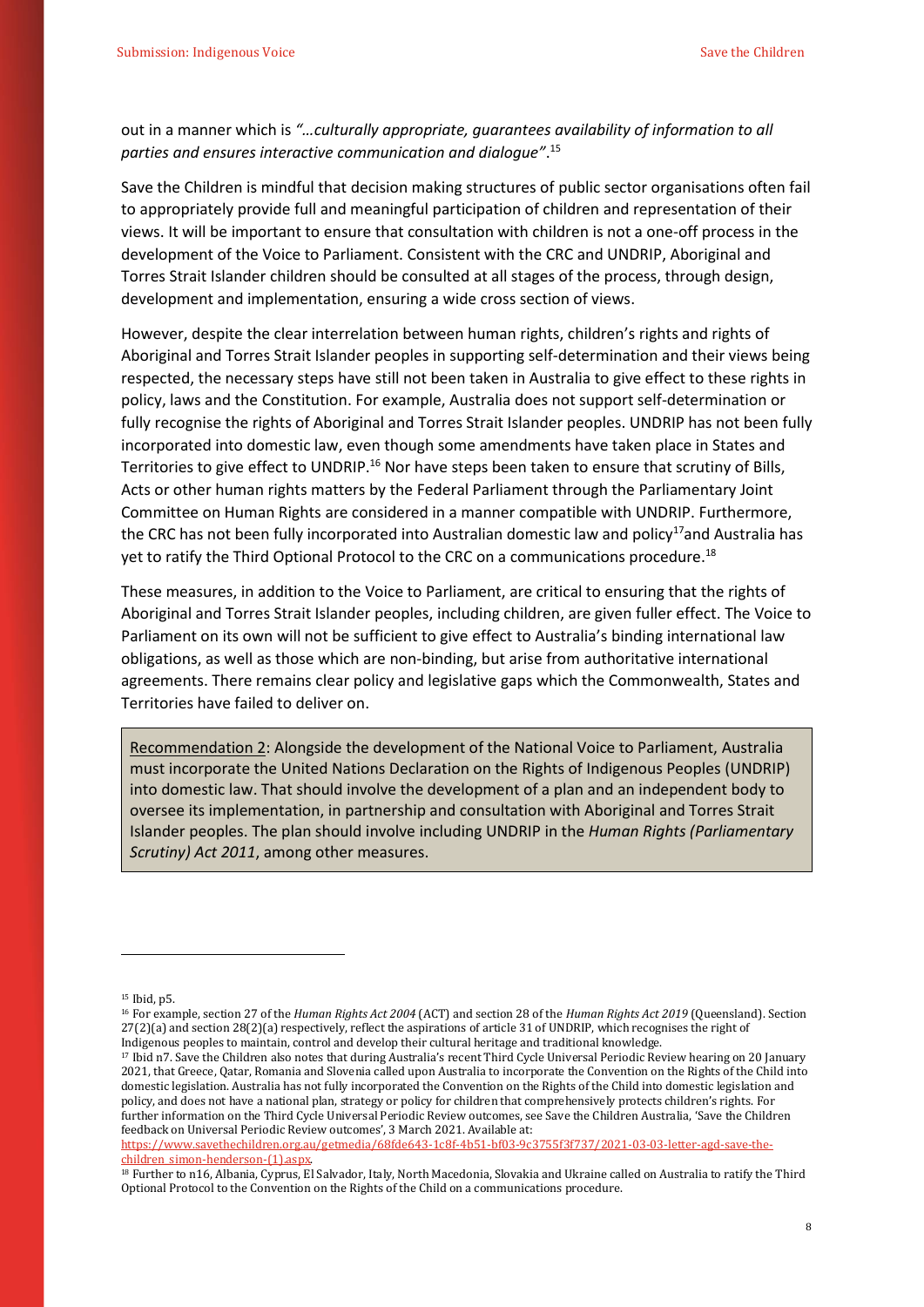Recommendation 3: Australia must ensure that the National Voice to Parliament is reflective of the views of Aboriginal and Torres Strait Islander children, in a manner consistent with the Convention on the Rights of the Child and the United Nations Declaration on the Rights of Indigenous Peoples. Proposals should be made available in languages designed for children and consultation undertaken in a way that promotes children's voices and participation.

Recommendation 4: Australia must fully incorporate the Convention on the Rights of the Child into domestic legislation and policy.

Recommendation 5: Australia must ratify the Third Optional Protocol to the Convention on the Rights of the Child on a communications procedure.

## <span id="page-8-0"></span>Constitutional enshrinement of the National Voice to Parliament

As noted above, Save the Children is supportive of the Uluru Statement, which calls for a Voice to Parliament to be enshrined in the Constitution as outlined in the Uluru Statement. Nothing less than this will answer the invitation of the Uluru Statement and meet the expectations of all Australians that have endorsed it. It is important to recognise that the Uluru Statement supported a voice that is constitutionally entrenched, to ensure that it could not be removed unless by a future constitutional referendum. Disappointingly, the proposed models put forward in the Discussion Paper make no mention of constitutional protection.

As noted by Professor Megan Davis, the design of the two mechanisms outlined in the Interim Report, and subsequently contained in the Discussion Paper, *"distracts from, and obscures"* the crucial aspect of the Uluru Statement, that "…*a voice to parliament must be constitutionally enshrined in order to distinguish it from the usual voices to government, and to be independent from the government of the day"*. <sup>19</sup> A First Nations Voice enshrined in the Constitution would ensure that Indigenous affairs are taken away from the challenges so often posed by parliamentary politics. Instead it would ensure that there is a legitimacy and dialogue surrounding the important role of First Nations peoples and all Australian people in upholding our commitments under international human rights law.

Save the Children also strongly rejects any suggestion that constitutional enshrinement of a Voice to Parliament would represent a third chamber of Parliament.<sup>20</sup> Such comments are a mischaracterisation of the Uluru Statement. Proponents of a Voice to Parliament have made it clear that it would not possess a power of veto on proposed legislation or be able to vote on the passage of legislation. If established, the body would have its views tabled in Parliament, in the same way that many other bodies, such as the Australian Human Rights Commission or the

<sup>19</sup> Professor Megan Davis, 'Voice at a crossroads', The Monthly, March 2021. Available at:

[https://www.themonthly.com.au/issue/2021/march/1614517200/megan-davis/voice-crossroads#mtr.](https://www.themonthly.com.au/issue/2021/march/1614517200/megan-davis/voice-crossroads#mtr) 

<sup>20</sup> Joint Media Release, The Hon. Malcolm Turnbull MP, Prime Minister, Senator The Hon. George Brandis QC, Attorney-General, and Senator The Hon. Nigel Scullion, Minister for Indigenous Affairs, 'Response to Referendum Council's report on Constitutional Recognition', 26 October 2017. Available at:

[https://parlinfo.aph.gov.au/parlInfo/search/display/display.w3p;query=Id%3A%22media%2Fpressrel%2F5596294%22.](https://parlinfo.aph.gov.au/parlInfo/search/display/display.w3p;query=Id%3A%22media%2Fpressrel%2F5596294%22)